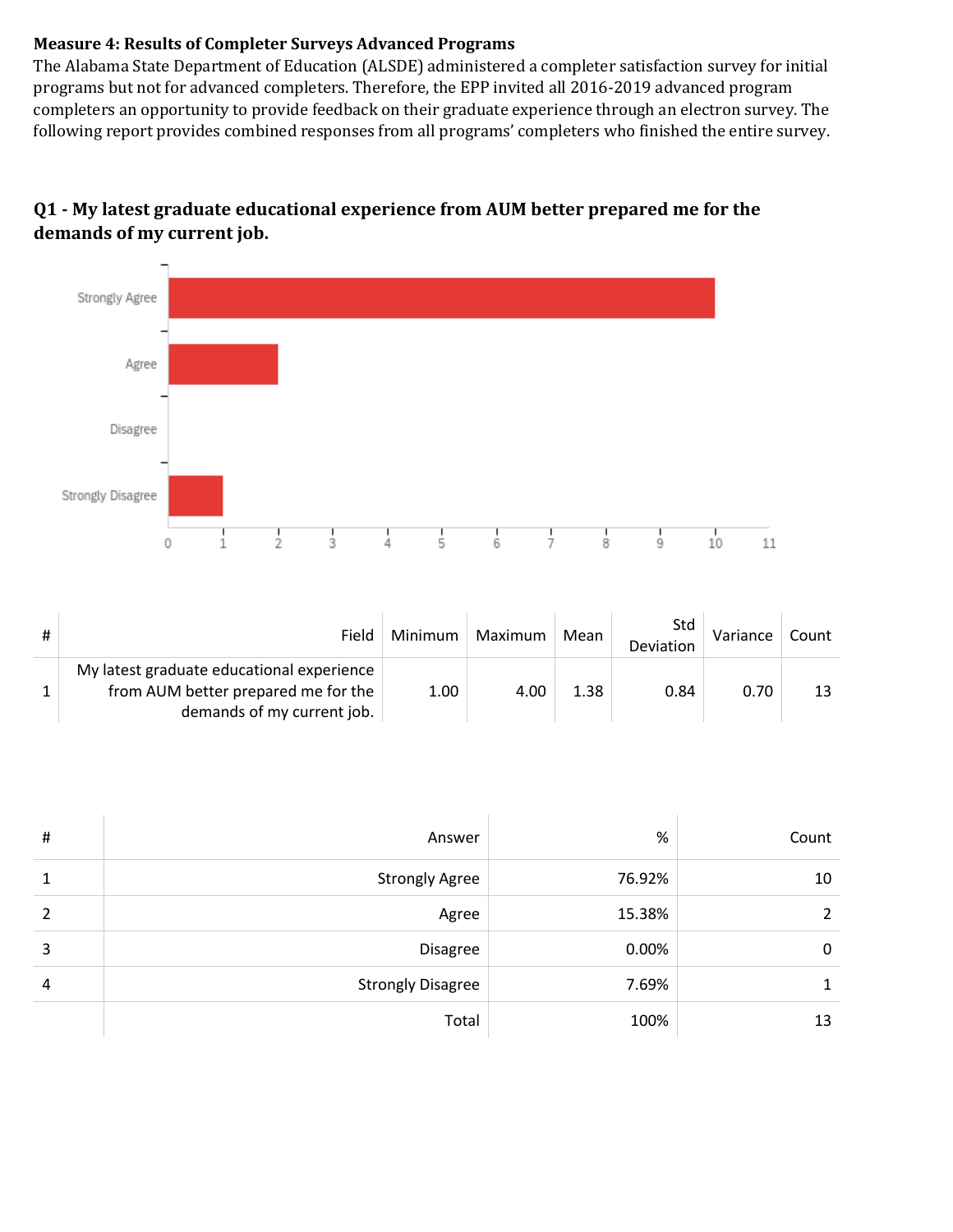Q2 - My latest graduate program from AUM extended my knowledge of how to use technology in appropriate ways within my profession.



| # | Field                                                                                                                                 | Minimum | Maximum | Mean | Std<br>Deviation | Variance | Count |
|---|---------------------------------------------------------------------------------------------------------------------------------------|---------|---------|------|------------------|----------|-------|
|   | My latest graduate program from AUM<br>extended my knowledge of how to use<br>technology in appropriate ways within my<br>profession. | 1.00    | 2.00    | 1.31 | 0.46             | 0.21     |       |

| # | Answer                   | %      | Count |
|---|--------------------------|--------|-------|
| 1 | <b>Strongly Agree</b>    | 69.23% | 9     |
| 2 | Agree                    | 30.77% | 4     |
| 3 | Disagree                 | 0.00%  | 0     |
| 4 | <b>Strongly Disagree</b> | 0.00%  | 0     |
|   | Total                    | 100%   | 13    |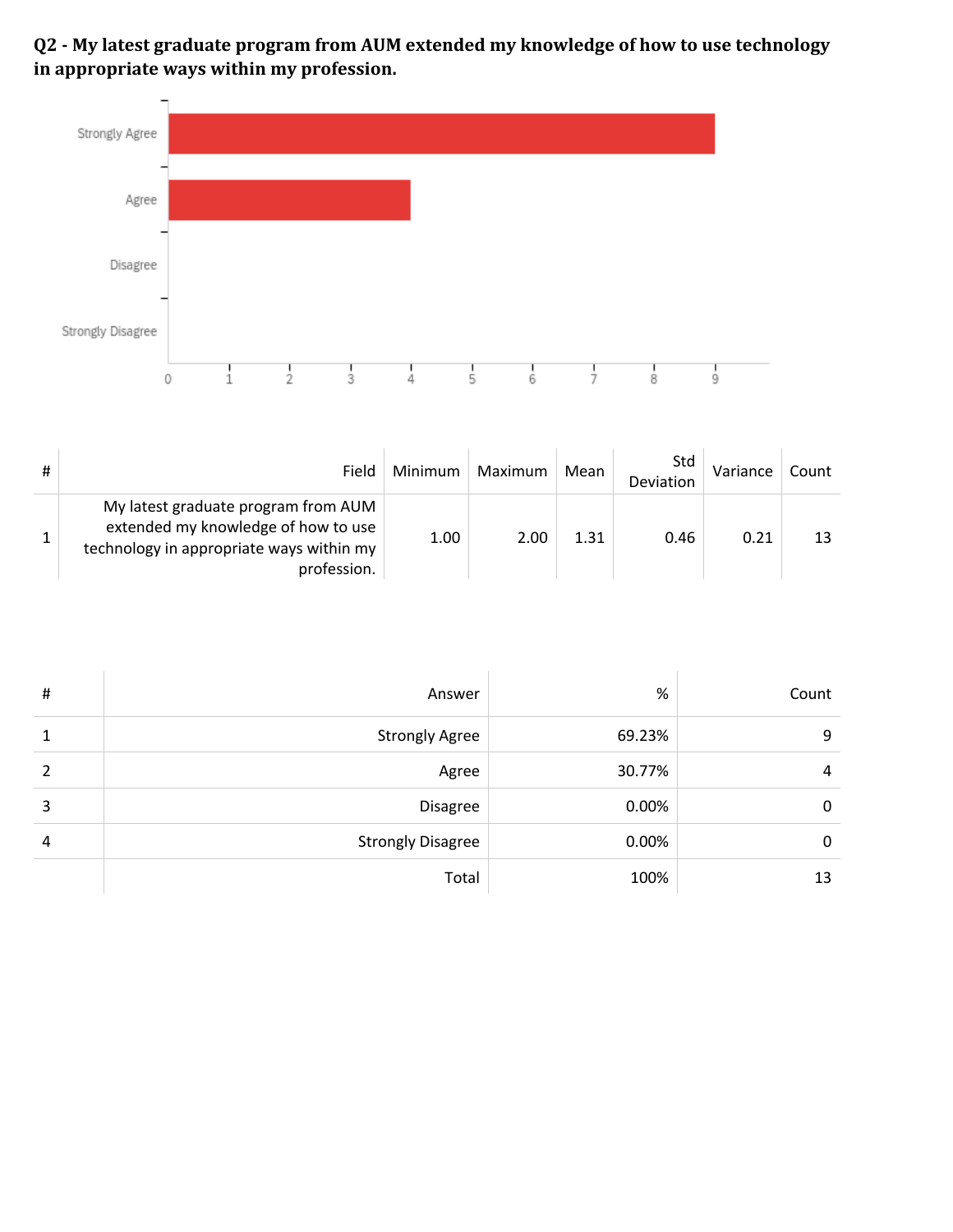**Q3 - My latest graduate educational experience at AUM enhanced my expertise and**  commitment to working with diverse individuals including those with exceptionalities.



| # | Field                                                                                                                                                                        | Minimum | Maximum | Mean | Std<br>Deviation | Variance | Count |
|---|------------------------------------------------------------------------------------------------------------------------------------------------------------------------------|---------|---------|------|------------------|----------|-------|
|   | My latest graduate educational experience<br>at AUM enhanced my expertise and<br>commitment to working with diverse<br>individuals including those with<br>exceptionalities. | 1.00    | 4.00    | 1.46 | 0.84             | 0.71     |       |

| $\#$ | Answer                   | %      | Count |
|------|--------------------------|--------|-------|
| 1    | <b>Strongly Agree</b>    | 69.23% | 9     |
| 2    | Agree                    | 23.08% | 3     |
| 3    | Disagree                 | 0.00%  | 0     |
| 4    | <b>Strongly Disagree</b> | 7.69%  |       |
|      | Total                    | 100%   | 13    |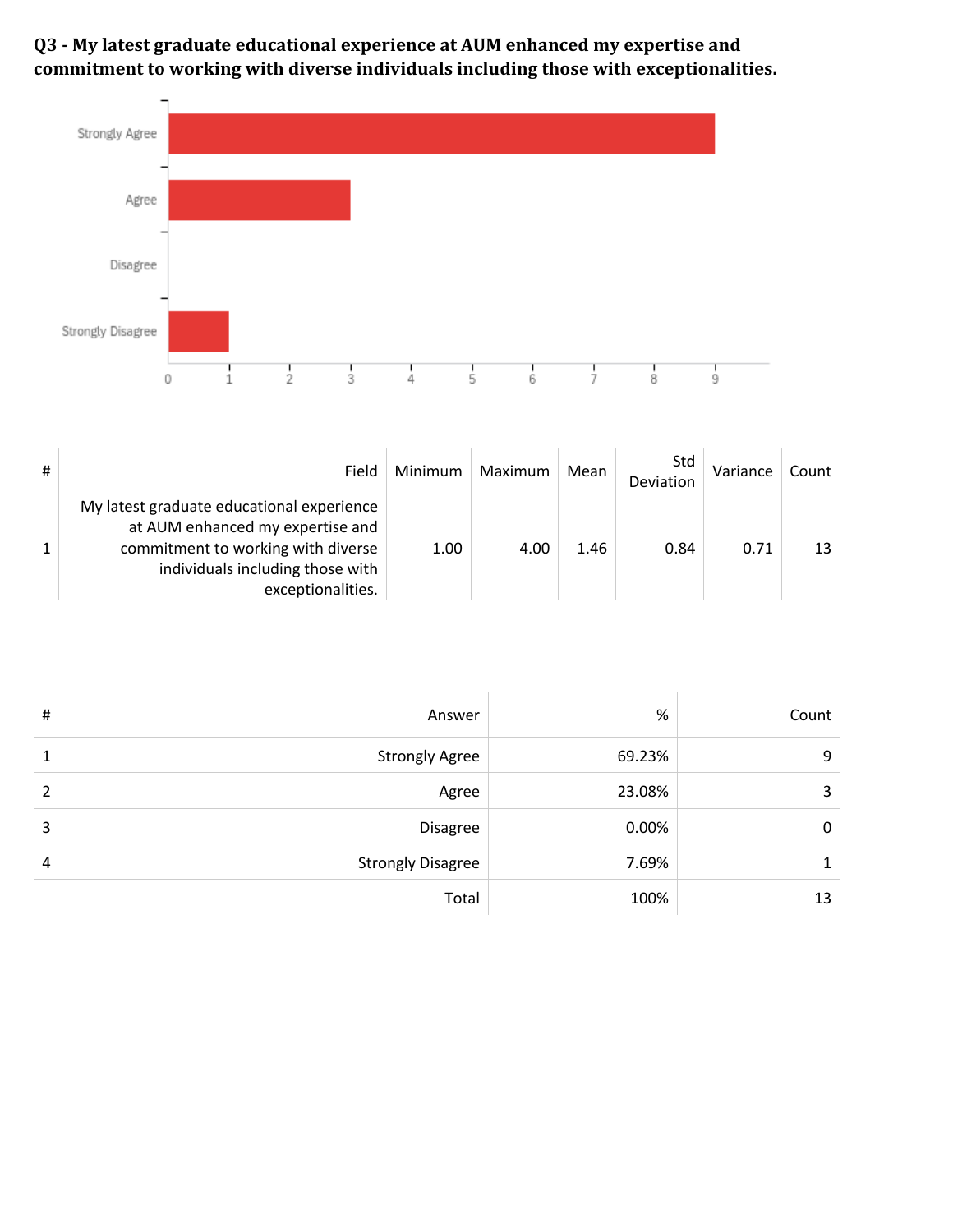**Q4 - My latest graduate program of study at AUM heightened my understanding of how to**  collect and use assessment data to inform my practice.



| # | Field                                                                                                                                            | Minimum | Maximum | Mean | Std<br>Deviation | Variance | Count |
|---|--------------------------------------------------------------------------------------------------------------------------------------------------|---------|---------|------|------------------|----------|-------|
|   | My latest graduate program of study at<br>AUM heightened my understanding of how<br>to collect and use assessment data to<br>inform my practice. | 1.00    | 3.00    | 1.23 | 0.58             | 0.33     |       |

| # | Answer                   | %      | Count |
|---|--------------------------|--------|-------|
| 1 | <b>Strongly Agree</b>    | 84.62% | 11    |
| 2 | Agree                    | 7.69%  |       |
| 3 | Disagree                 | 7.69%  |       |
| 4 | <b>Strongly Disagree</b> | 0.00%  | 0     |
|   | Total                    | 100%   | 13    |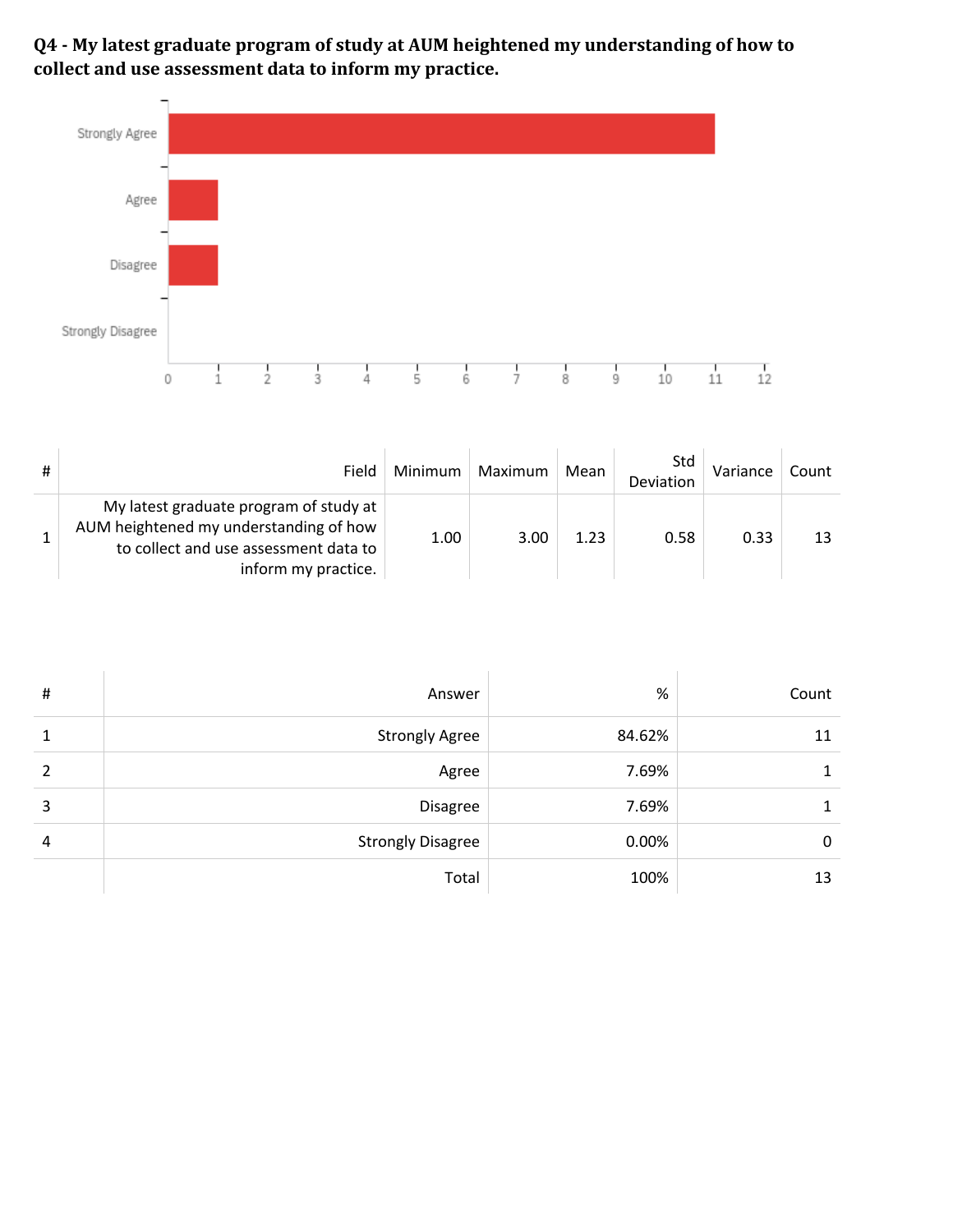**Q5** - As a result of my latest graduate program at AUM, I feel more confident in independently engaging in research in my discipline.



| # | Field                                                                                                                                    | Minimum | Maximum | Mean | Std<br>Deviation | Variance | Count |
|---|------------------------------------------------------------------------------------------------------------------------------------------|---------|---------|------|------------------|----------|-------|
|   | As a result of my latest graduate program at<br>AUM, I feel more confident in<br>independently engaging in research in my<br>discipline. | 1.00    | 2.00    | 1.15 | 0.36             | 0.13     |       |

| #             | Answer                   | $\%$   | Count |
|---------------|--------------------------|--------|-------|
|               | <b>Strongly Agree</b>    | 84.62% | 11    |
| $\mathcal{P}$ | Agree                    | 15.38% | 2     |
| 3             | Disagree                 | 0.00%  | 0     |
| 4             | <b>Strongly Disagree</b> | 0.00%  | 0     |
|               | Total                    | 100%   | 13    |